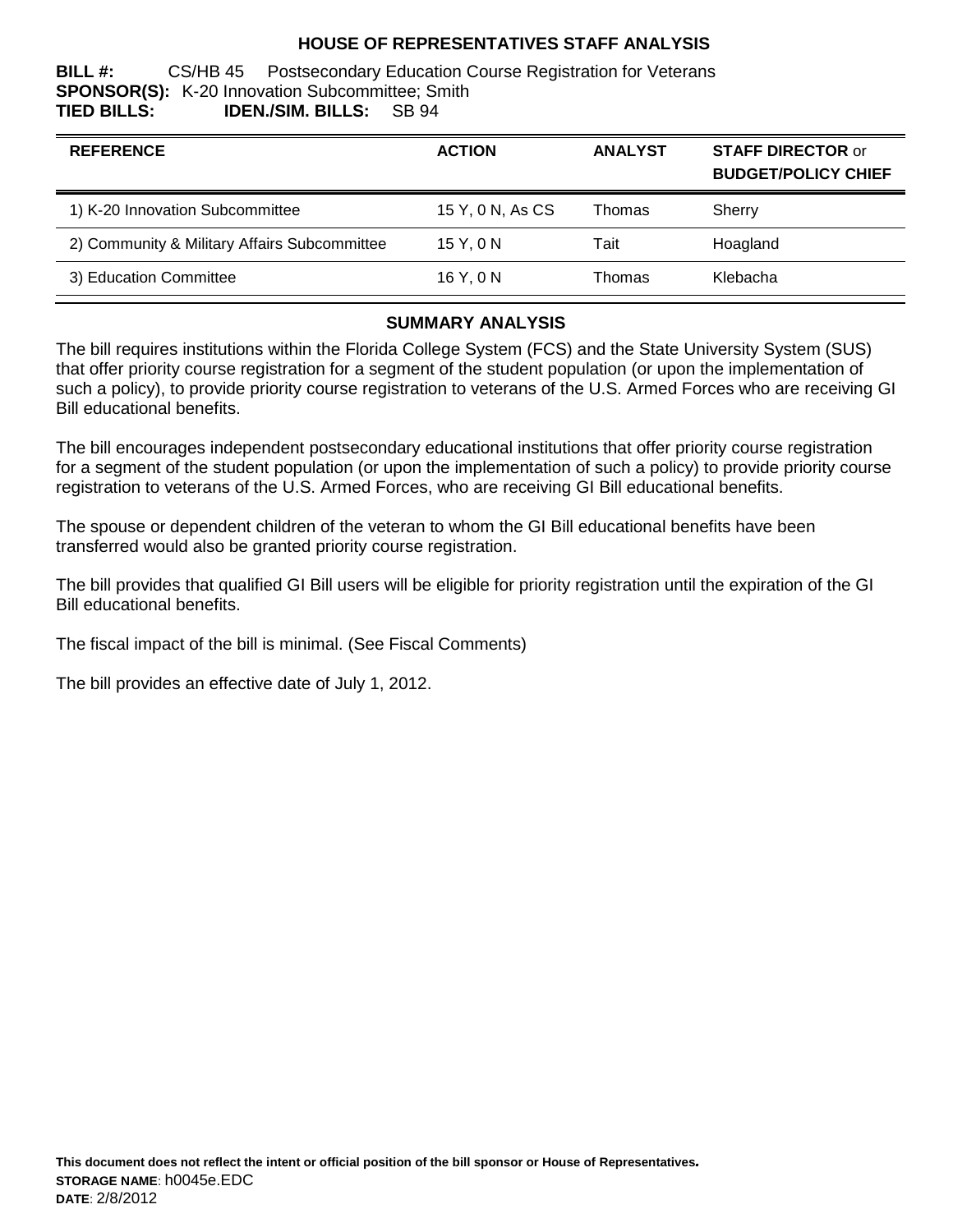### **FULL ANALYSIS**

# **I. SUBSTANTIVE ANALYSIS**

## A. EFFECT OF PROPOSED CHANGES:

#### **Present Situation**

### **Priority Course Registration**

Florida laws authorize colleges and universities to establish rules and policies to govern admission of students to programs and courses within the institutions. All State University System and Florida College System institutions have priority course registration for designated groups of students as a component of their admission policies.<sup>1</sup>

Priority course registration allows designated groups of students at colleges and universities to register for courses for an upcoming semester before the entire student population is able to register. Some examples of groups of students who may typically be eligible for priority course registration at institutions that implement such a policy include: upper division students, student athletes, students with disabilities, honors college students, and student veterans.

Postsecondary institutions are currently not required to offer veterans of the U.S. Armed Forces priority when registering for courses based on their status as a veteran. $2$  It is at the discretion of both public and private institutions of higher education whether or not to offer priority course registration and to determine which groups of students would be eligible. If an institution does not offer priority registration for veterans, students who are veterans register for courses at the same time as the general student population.

Currently, the following public colleges and universities offer priority course registration for veterans: Florida International University, Florida State University, the University of South Florida, Tallahassee Community College, St. Petersburg College, Northwest Florida State College, and Miami-Dade College. The institutions licensed by the Commission for Independent Education (Commission) currently enroll veterans but do not generally provide priority course registration for a segment of the population.<sup>3</sup>

For those veterans who attend institutions that do not provide priority course registration for veterans using the GI Bill, the Department of Veterans Affairs provided the following example: if a veteran using the GI Bill is a junior registering for classes, the veteran may have to wait for the seniors to register first. Then, the veteran would have to compete with other juniors to register for the class seats still available. If the veteran is unable to register for classes required for the degree, he or she would be unable to take non-degree electives to maintain full-time enrollment status and could receive a reduction of benefits through the GI Bill.<sup>4</sup>

## **Federal GI Bill Education Benefits Programs for Veterans**

The U.S. Department of Veterans Affairs (VA) administers a variety of education benefit programs, commonly known as the GI Bill, for veterans pursuing higher education. The most commonly utilized GI Bill benefits include the Montgomery GI Bill Active Duty and the Post 9/11 - GI Bill. The Post 9/11 -

notwithstanding any action by the U.S. Department of Veterans Affairs on individuals discharged or released with other than honorable discharges.

<sup>4</sup> Telephone conversation with Department of Veterans Affairs Office (November 8, 2011).

 $\overline{a}$ 

<sup>&</sup>lt;sup>1</sup> For public universities, the Florida Board of Governor's regulation 1.001(4)(a)3., authorizes the board of trustees of each state university to adopt university regulations or policies relating to the admission and enrollment of students, which would include priority course registration policies. Section 1007.263, F.S., governs admissions of students to Florida College System institutions.<br><sup>2</sup> Section 1.01(14), E.S. defines the term "veteren" as a person who serves in the acti Section 1.01(14), F.S. defines the term "veteran" as a person who serves in the active military, naval, or air service and who was discharged or released under honorable conditions only or who later receive an upgrade discharge under honorable conditions,

<sup>3</sup> Department of Education Analysis, *Bill Analysis for HB 45* (August 17, 2011).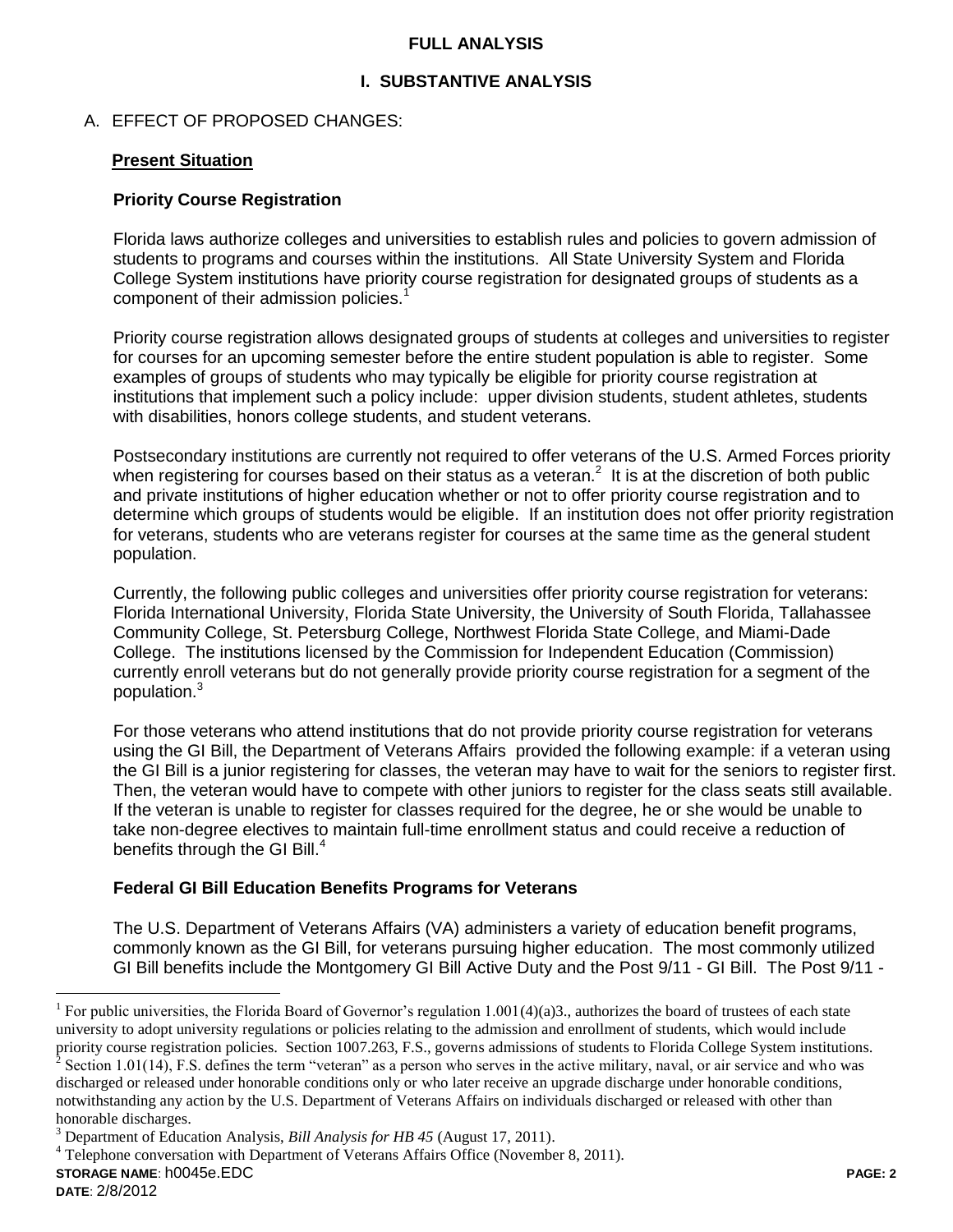GI Bill is the most recent adaptation of the GI Bill and offers substantially enhanced financial assistance compared to the Montgomery GI Bill.

*The Montgomery GI Bill Active Duty (MGIB-AD) Educational Assistance Program (Chapter 30 of Title 38, U.S. Code)* 

The benefits outlined in chapter 30 are available to veterans who served on active duty service beginning on or after July 1, 1985. In order to use benefits under the MGIB-AD, service members must serve on active duty for a minimum of two years and receive a fully honorable discharge. Recipients receive one month of benefits for each month of active duty.

The GI Bill monthly payment rate is determined by two factors: student status (full time, half time, or part time) and duty status. In most cases a student would be considered a full time student if he or she is taking 12 or more credits per semester. If a student is on active duty, the GI Bill will only reimburse for the actual tuition and expenses. Once a student leaves active duty service, the GI Bill will pay the full payment rate regardless of the actual cost of tuition.<sup>5</sup>

*The Post 9/11 Veterans Educational Assistance Program (Post-9/11) (Chapter 33 of Title 38, U.S. Code)* 

In order to qualify for chapter 33 benefits, a service member must have served on active duty for a minimum of 90 days after September 10, 2001. A veteran's eligibility for benefits under this chapter expires 15 years from the date of the last discharge. Individuals eligible under chapter 33 are entitled to 36 months of educational assistance. Service members enrolled in the Post-9/11 GI Bill program are able to transfer unused education benefits to their spouses or children.

The new Post 9/11 GI Bill, which went into effect on August 1, 2009, provides education benefits for service members who have served on active duty for 90 or more days since Sept. 10, 2001. These benefits are tiered based on the number of days served on active duty, creating a benefit package that gives current and previously activated National Guard and Reserve members the same benefits as active duty service members.<sup>6</sup>

#### **Veterans in Florida**

Florida's population of 1.6 million veterans is the third largest in the nation, after California and Texas.<sup>7</sup> Florida is home to approximately 127,000 veterans whose ages range from 18-34, which demonstrates a significant concentration of "college age" veterans who may be interested in pursuing higher education either at the undergraduate or the graduate level.

Both nationwide and in Florida, there has recently been an influx of veterans on college campuses. Nationwide, the number of veterans enrolling in colleges has increased to approximately 800,000 veterans using the GI Bill in 2010, which is an increase of 40 percent from 2009. $8$  In Florida there is a large student veteran presence in universities and colleges. For the 2010 academic year, 10,966 veterans and/or spouses or dependent children were enrolled in the State University System of

<sup>8</sup> Trevor Hughes, *Vets Go From Combat to Campus*, USA Today, April 12, 2011, *available at* [http://www.usatoday.com/news/education/2011-04-11-college-vets\\_N.htm](http://www.usatoday.com/news/education/2011-04-11-college-vets_N.htm)

 $\overline{a}$ 

**<sup>5</sup>** Active Duty Montgomery GI Bill User's Guide, *available at* [http://www.military.com/education/content/gi-bill/active-duty-gi-bill](http://www.military.com/education/content/gi-bill/active-duty-gi-bill-users-guide.html)[users-guide.html](http://www.military.com/education/content/gi-bill/active-duty-gi-bill-users-guide.html)

<sup>6</sup>New Post 9/11 GI Bill Overview *available at* [http://www.military.com/education/content/gi-bill/new-post-911-gi-bill-overview.html.](http://www.military.com/education/content/gi-bill/new-post-911-gi-bill-overview.html) 7 Florida Department of Veterans' Affairs 2009-10 Annual Report, *available at* [http://www.floridavets.org/pdf/ann\\_rprt\\_10.pdf](http://www.floridavets.org/pdf/ann_rprt_10.pdf)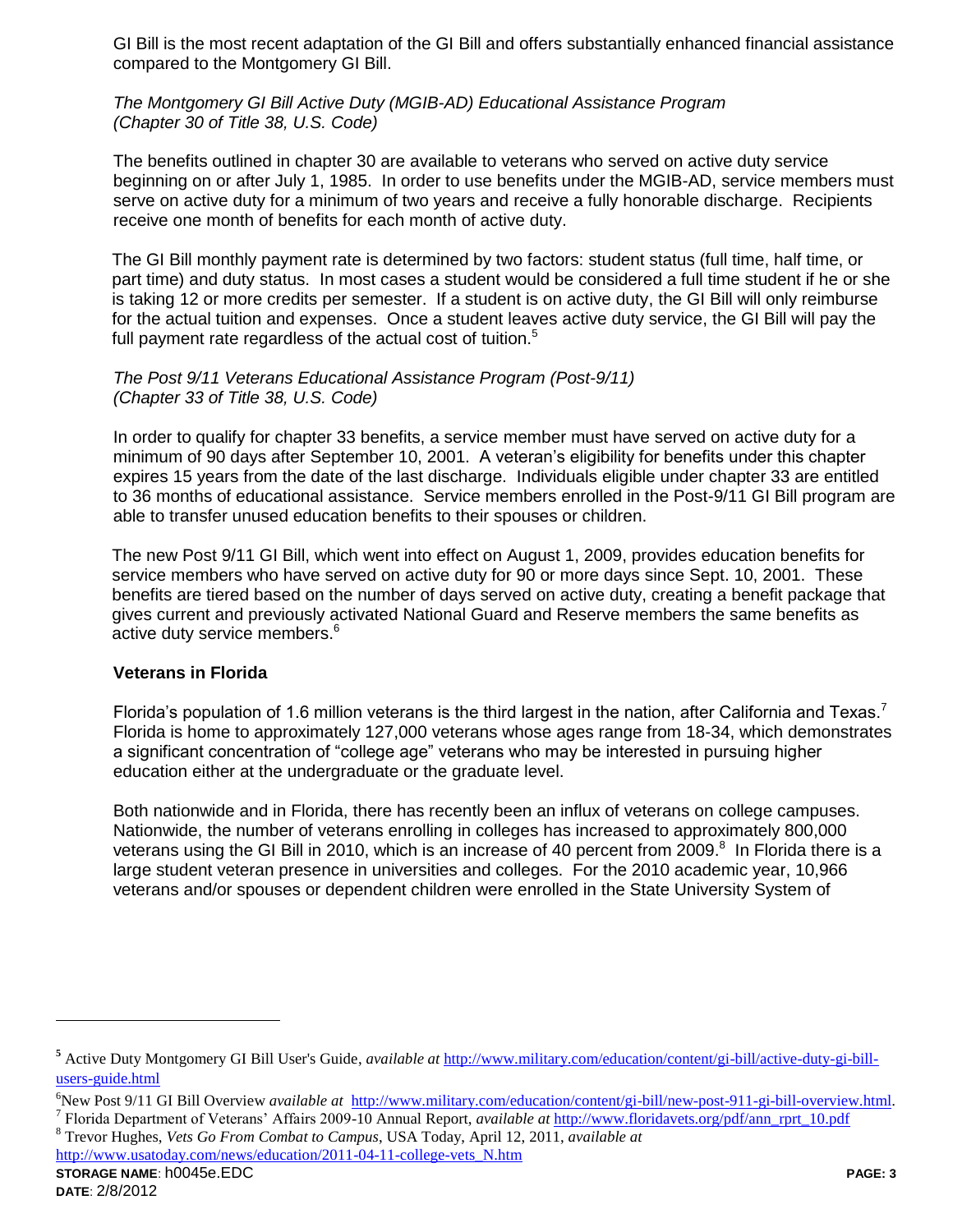Florida;<sup>9</sup> 15,604 in the Florida College System;<sup>10</sup> 16,500 in private for-profit institutions; and 4,490 in private non-profit institutions.<sup>11</sup>

# **Effect of Proposed Changes**

This bill is intended to extend priority registration opportunities to veterans if the institution offers such opportunities to other students. More specifically, the bill requires institutions within the Florida College System and the State University System that offer priority course registration for a segment of the student population, or upon the implementation of such a policy, to provide priority course registration to veterans of the U.S. Armed Forces who are receiving GI Bill educational benefits. The bill also allows for the spouse or dependent children of the veteran to whom the GI Bill educational benefits have been transferred to be granted priority course registration. The bill will enable veterans who are utilizing GI Bill educational benefits to have greater access to available courses, thereby decreasing the number of excess hours taken by veterans and reducing the time to graduation.

The bill encourages independent postsecondary educational institutions<sup>12</sup> that offer priority course registration for a segment of the student population, or upon the implementation of such a policy, to provide priority course registration to veterans of the U.S. Armed Forces who are receiving GI Bill educational benefits. The spouse or dependent children of the veteran to whom the GI Bill educational benefits have been transferred must also be granted priority course registration. Since independent postsecondary institutions are not required to implement a priority course registration policy, the impact on veterans enrolled in those institutions will depend upon whether a policy is adopted.

The bill provides that qualified GI Bill recipients will be eligible for priority course registration until the expiration of the GI Bill educational benefits.

The bill provides an effective date of July 1, 2012.

- B. SECTION DIRECTORY:
	- **Section 1:** Creates s. 1004.075, F.S., relating to priority course registration for veterans; to require institutions within the Florida College System and the State University System to provide priority course registration for veterans if a priority course registration policy is implemented or exists, providing eligibility requirements.
	- **Section 2:** Creates s. 1005.09, F.S. relating to priority course registration for veterans; to encourage certain independent postsecondary educational institutions to provide priority course registration for veterans.
	- **Section 3:** Provides an effective date of July 1, 2012.

# **II. FISCAL ANALYSIS & ECONOMIC IMPACT STATEMENT**

- A. FISCAL IMPACT ON STATE GOVERNMENT:
	- 1. Revenues:

None.

**STORAGE NAME**: h0045e.EDC **PAGE: 4**  $\frac{\text{ln}(p)}{12}$  Section 1005.02(11), F.S. defines the term "independent postsecondary educational institutions" as any postsecondary educational institution that operates in this state or makes application to operate in this state, and is not provided, operated, and supported by the State of Florida, its political subdivisions, or the Federal Government."

 $\overline{a}$ 

<sup>9</sup> Board of Governors Analysis, *Bill Analysis for HB 45* (September 16, 2011).

<sup>&</sup>lt;sup>10</sup> Email, Florida Department of Education, Division of Florida Colleges (October 28, 2011).

<sup>11</sup> Independent Colleges & Universities of Florida Accountability Report, 13, (2010), *available at*

<http://www.icuf.org/newdevelopment/publications/icuf-accountability-report>